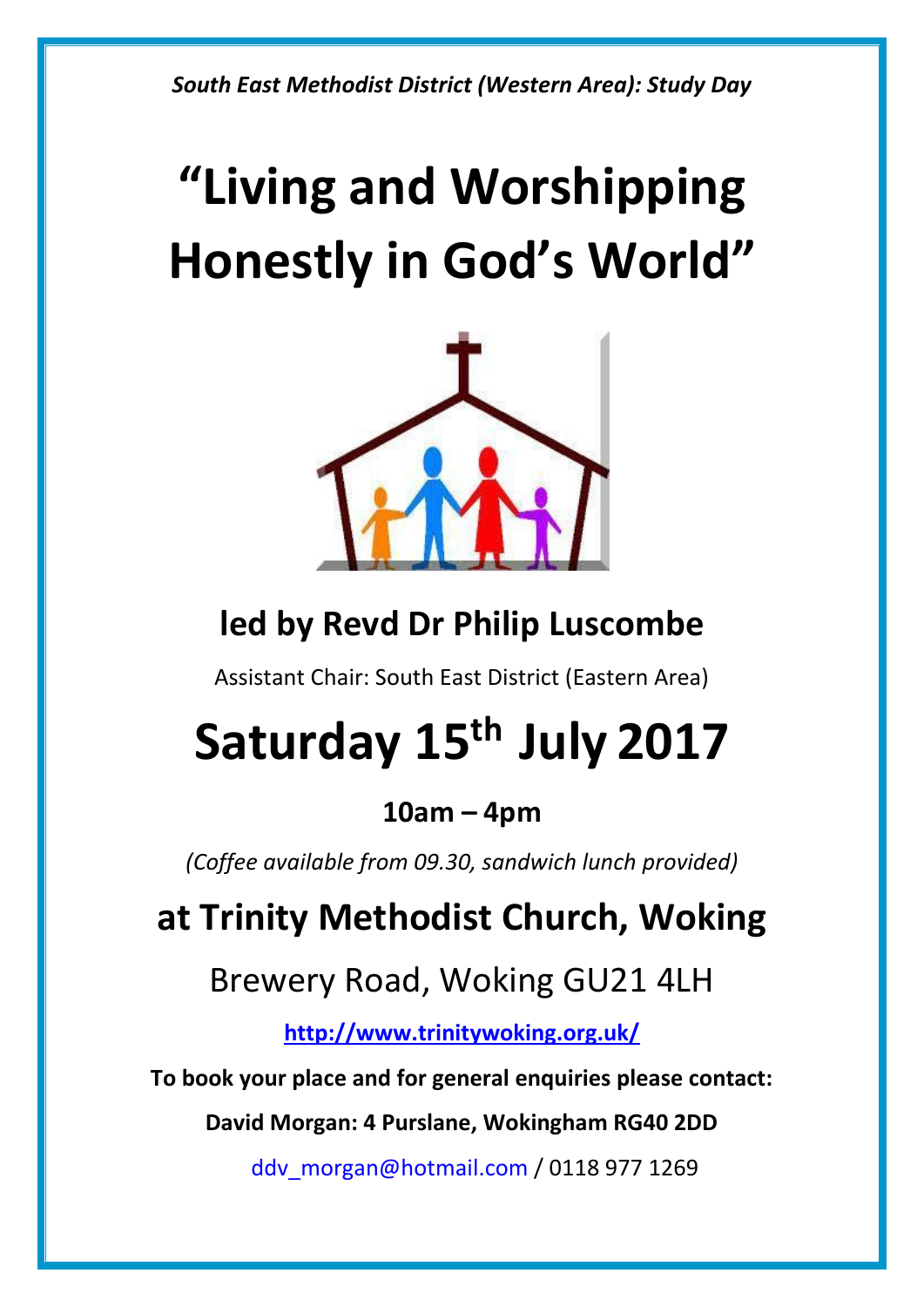### *South East Methodist District (Western Area) Study Day for Local Preachers and Worship Leaders*

## **Saturday 15 July 2017: 10am – 4pm Trinity Methodist Church Woking GU21 4LH**

**To book, contact David Morgan on [ddv\\_morgan@hotmail.com](mailto:ddv_morgan@hotmail.com) or on 0118 977 1269 by 24 June. There is no charge for this meeting.**

When booking please advise of any additional needs, e.g. wheelchair access, dietary requirements.

For directions to Trinity Methodist Church, Woking please see <http://www.trinitywoking.org.uk/>

The church is close to Woking station (7 minutes walk).

There are disabled parking spaces at Trinity itself. Other people will need to park in Brewery Road car park (within 2 minutes' walk).

#### **Timetable**

0930 – Coffee Available 1000 – Start 1130 – Break 1145 – Session 2 1300 – Lunch 1345 – Session 3 1500 – Break 1515 – Communion Service 1600 – Close